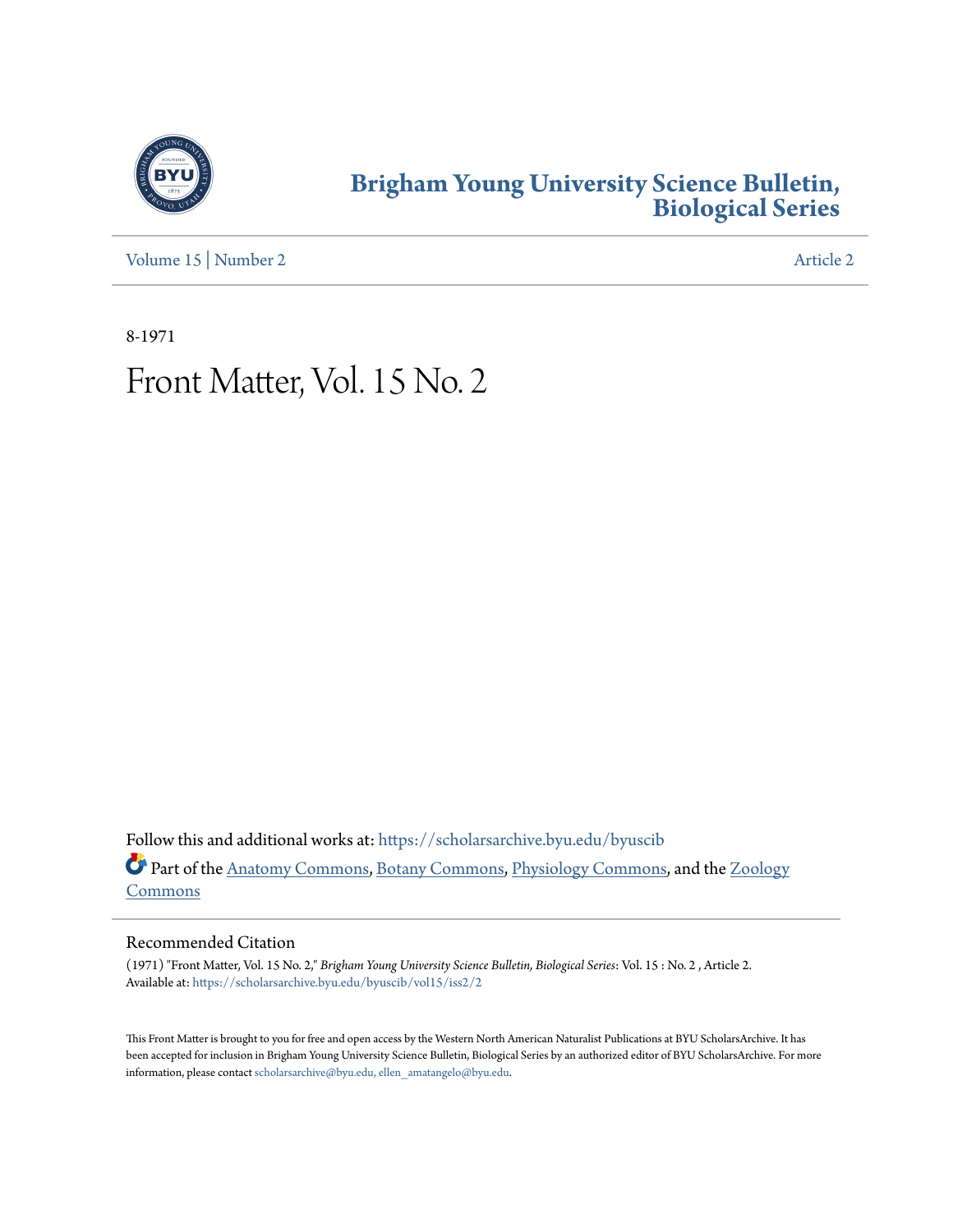MUS. COMP. ZCOL. LIBRARY **.** 

FEB 18 1972

Brigham Young University Houses Science Bulletin

# A LIST OF ARTHROPODS OF MEDICAL IMPORTANCE WHICH OCCUR IN UTAH WITH A REVIEW OF ARTHROPOD-BORNE DISEASES ENDEMIC IN THE STATE

by

Vernon J. Tipton and Robert C. Saunders



BIOLOGICAL SERIES — VOLUME XV, NUMBER <sup>2</sup> AUGUST 1971